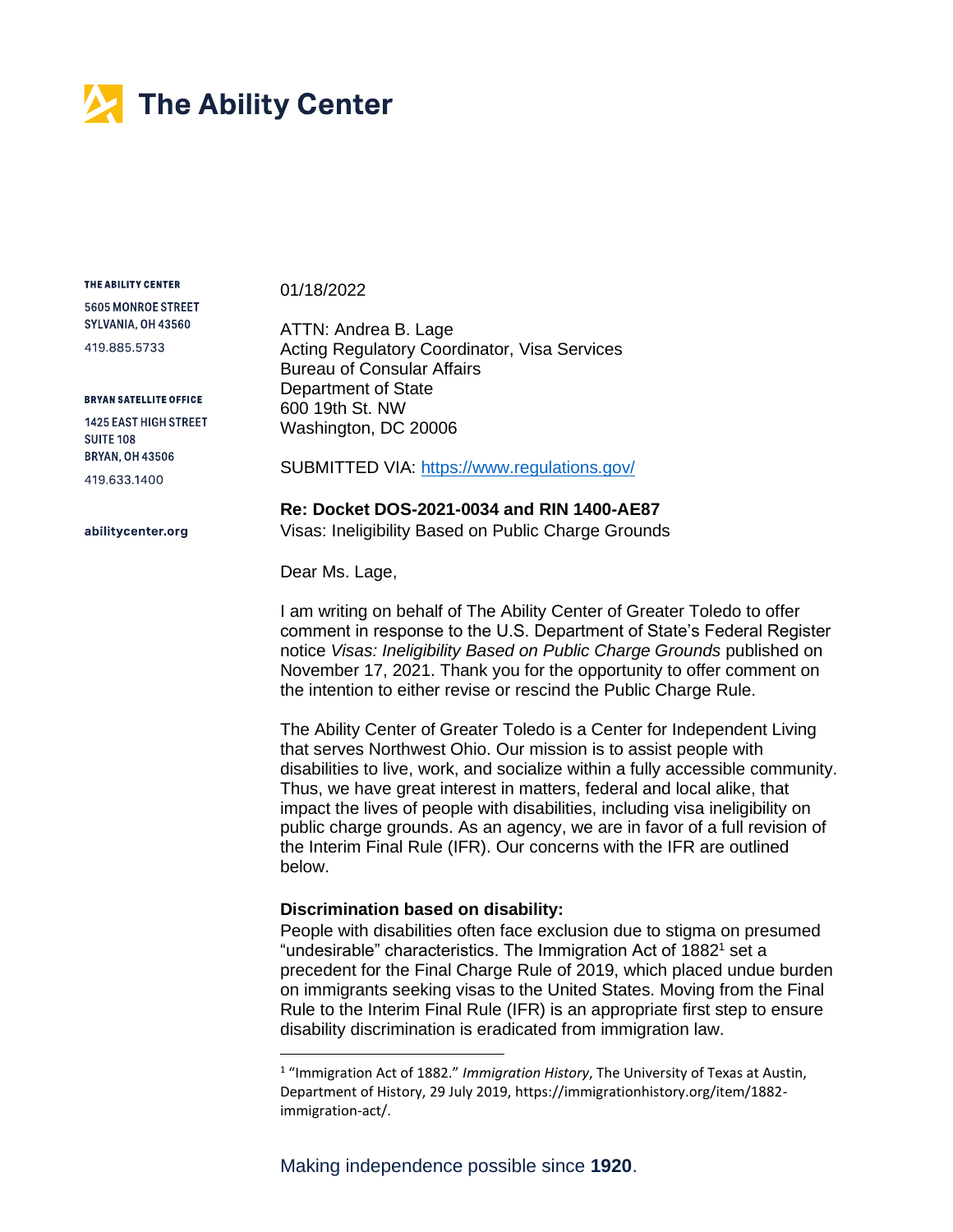

#### THE ABILITY CENTER

5605 MONROE STREET SYLVANIA, OH 43560

419.885.5733

#### **BRYAN SATELLITE OFFICE**

1425 EAST HIGH STREET **SUITE 108 BRYAN, OH 43506** 419 633 1400

abilitycenter.org

In repealing and reverting to the Public Charge rule of 1999, immigrants with disabilities remain the most likely to be assigned a negative health factor, which stands in opposition to Section 504 of The Rehabilitation Act of 1973.<sup>2</sup>

## **Public health as a policy concern:**

As the COVID-19 swept the globe, immigrants increasingly showed fear of seeking medical care.<sup>3</sup> The Center for Disease Control has published a statement on post-covid conditions:

"Post-COVID conditions are a wide range of new, returning, or ongoing health problems people can experience four or more weeks after first being infected with the virus that causes COVID-19. Even people who did not have COVID-19 symptoms in the days or weeks after they were infected can have post-COVID conditions. These conditions can present as different types and combinations of health problems for different lengths of time.

These post-COVID conditions may also be known as long COVID, longhaul COVID, post-acute COVID-19, long-term effects of COVID, or chronic COVID. CDC and experts around the world are working to learn more about short- and long-term health effects associated with COVID-19, who gets them, and why."<sup>4</sup>

In addition to the guidance provided by the CDC, the Office for Civil Rights of the Department of Health and Human Services and the Civil Rights Division of the Department of Justice have joined together to provide this guidance:

"Long COVID can be a disability under the ADA, Section 504, and Section 1557 if it substantially limits one or more major life activities...

<sup>&</sup>lt;sup>2</sup> "Your Rights Under Section 504 of the Rehabilitation Act." U.S. Department of Health and Human Services․ Office for Civil Rights, June 2006.

https://www.hhs.gov/sites/default/files/ocr/civilrights/resources/factsheets/504.pdf <sup>3</sup> Jordan, Miriam. "'We're Petrified': Immigrants Afraid to Seek Medical Care for Coronavirus." *The New York Times*, The New York Times, 18 Mar. 2020,

https://www.nytimes.com/2020/03/18/us/coronavirus-immigrants.html.

<sup>4</sup> "Post-Covid Conditions." *Centers for Disease Control and Prevention*, Centers for Disease Control and Prevention, https://www.cdc.gov/coronavirus/2019-ncov/longterm-effects/index.html.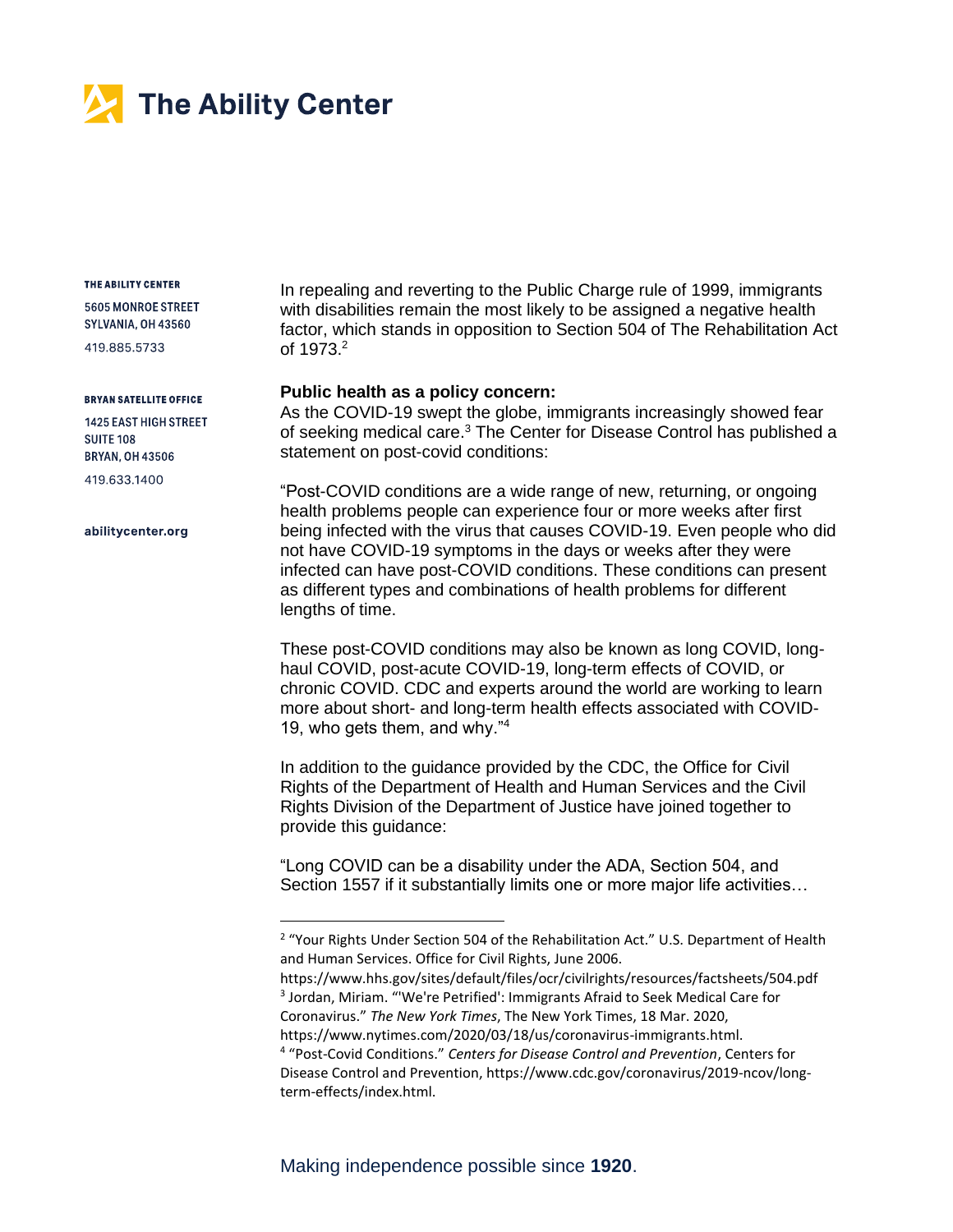

#### THE ABILITY CENTER

5605 MONROE STREET SYLVANIA, OH 43560

419.885.5733

#### **BRYAN SATELLITE OFFICE**

1425 EAST HIGH STREET **SUITE 108 BRYAN, OH 43506** 419 633 1400

abilitycenter.org

People whose long COVID qualifies as a disability are entitled to the same protections from discrimination as any other person with a disability under the ADA, Section 504, and Section 1557. Put simply, they are entitled to full and equal opportunities to participate in and enjoy all aspects of civic and commercial life.

For example, this may mean that businesses or state or local governments will sometimes need to make changes to the way that they operate to accommodate a person's long COVID-related limitations."<sup>5</sup>

Due to COVID-19 shifting the medical landscape of the globe, any person could be considered likely to become a public charge by mere exposure to the virus, which creates an entirely new category of inadmissible immigrants.

## **Reinforcing stereotypes:**

In 1999 the Supreme Court held in *Olmstead v. L.C.* that unjustified segregation of persons with disabilities constitutes discrimination in violation of title II of the Americans with Disabilities Act. <sup>6</sup> Rather than simply reverting to the 1999 policies, a better option would be to redraft the public charge rule to take into account the requirement of reasonable accommodations when evaluating the opportunity for self-support through employment. Exclusion from the community based on disability reinforces stereotypes and is precisely what Congress meant to prevent with the disability discrimination laws.

It is imperative that in 2022 and beyond we recognize that people with disabilities are full participants in our communities, are self-reliant, and can be quite healthy. To create a sub-category of inadmissible immigrants is to deny entry to people with disability by "proxy" if not directly.

For these reasons we encourage the Department of State, the Department of Homeland Security, and the Department of Justice to reevaluate the necessity of the Public Charge Rule. We encourage

<sup>&</sup>lt;sup>5</sup> "Guidance on 'Long Covid' as a Disability under the Ada, Section 504, and Section 1557." *HHS.gov*, Office for Civil Rights, 11 Aug. 2021, https://www.hhs.gov/civilrights/for-providers/civil-rights-covid19/guidance-long-covid-disability/index.html.

<sup>6</sup> "Olmstead: Community Integration for Everyone." *Information and Technical Assistance on the Americans with Disabilities Act*, ADA.gov,

https://www.ada.gov/olmstead/olmstead\_about.htm.